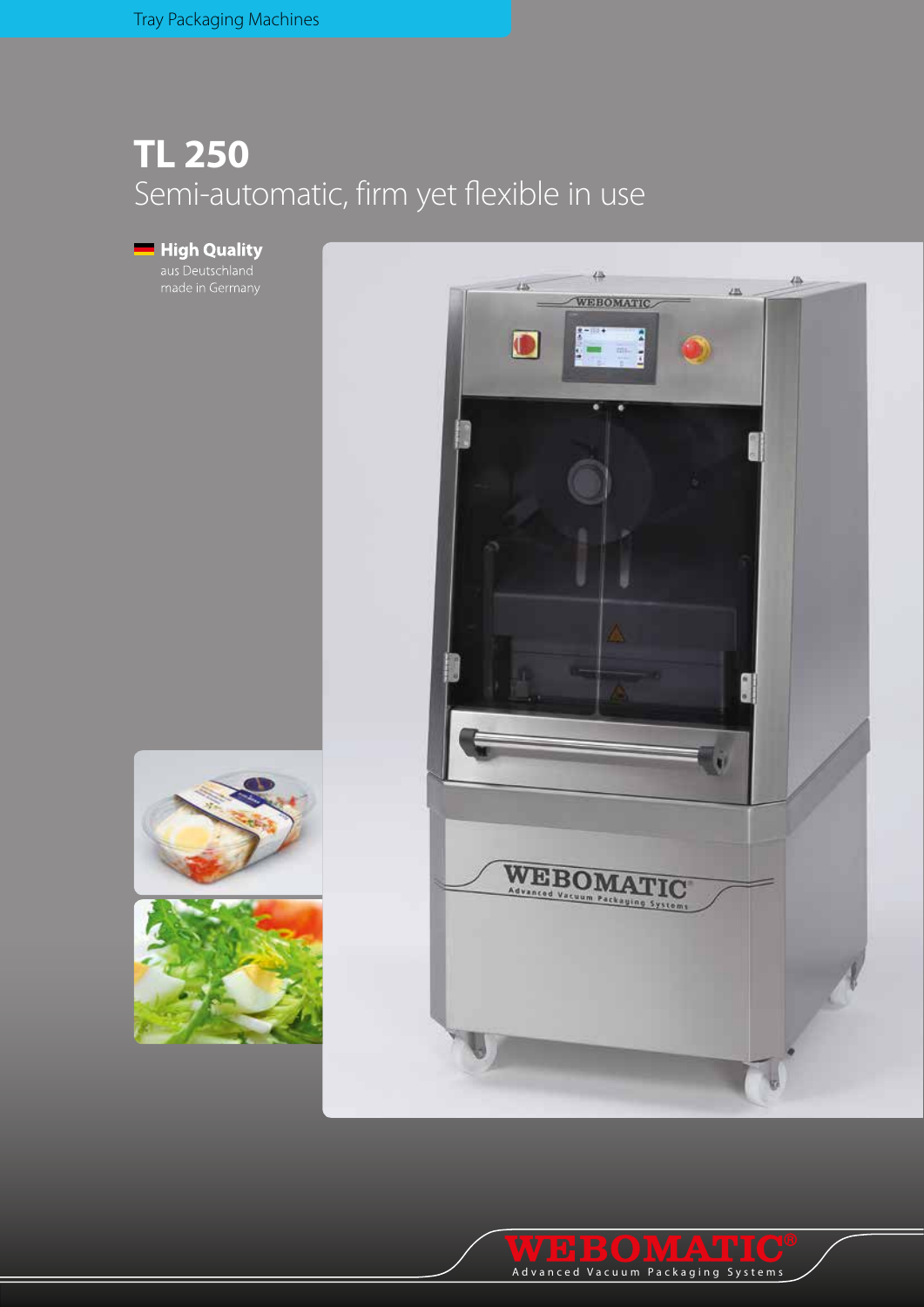## **TL 250** Semi-automatic tray packaging machine













### **Versatility for everyone**

The TL 250 is characterized by its versatility: It is ideally suited as an entry level model for smaller and medium capacities in trade and catering or for the production of sample packages in laboratories and industrial setting.

Due to its compact dimensions and the robust , service-friendly design, the TL250 can be easily placed in confined spaces. Foods such as antipasti, fresh and processed meats, fish, seafood, deli, vegetables, salads, ready meals, pasta and bakery products as well as technological or consumer products and medical applications are easily and quickly packed.

### **Smart hygiene concept**

The solid stainless steel version in WEBOMATIC CleanDesign® enables a particularly thorough cleaning with easy access to all important parts. Beveled surfaces prevent dirt and fluid retention. The built-in drain valve enables easy removal of residual liquids from the interior of the chamber. The sealing station is located just behind a double door and is thereby shielded from external influences and dust, making it contamination free.

#### **Definitely service friendly**

service such as the sealing station (incl. die set), the film winding, the emergency stop switch and the control unit, can be accessed from the front of the machine: Even for a machine placed in a confined space, clear access to all relevant parts is guaranteed at all times.

Little effort is required to change the menu driven die set making it user friendly and quick die change speed ensures minimal downtime. Once the machine doors are closed and the interchange is initiated by using the touch screen, the upper die part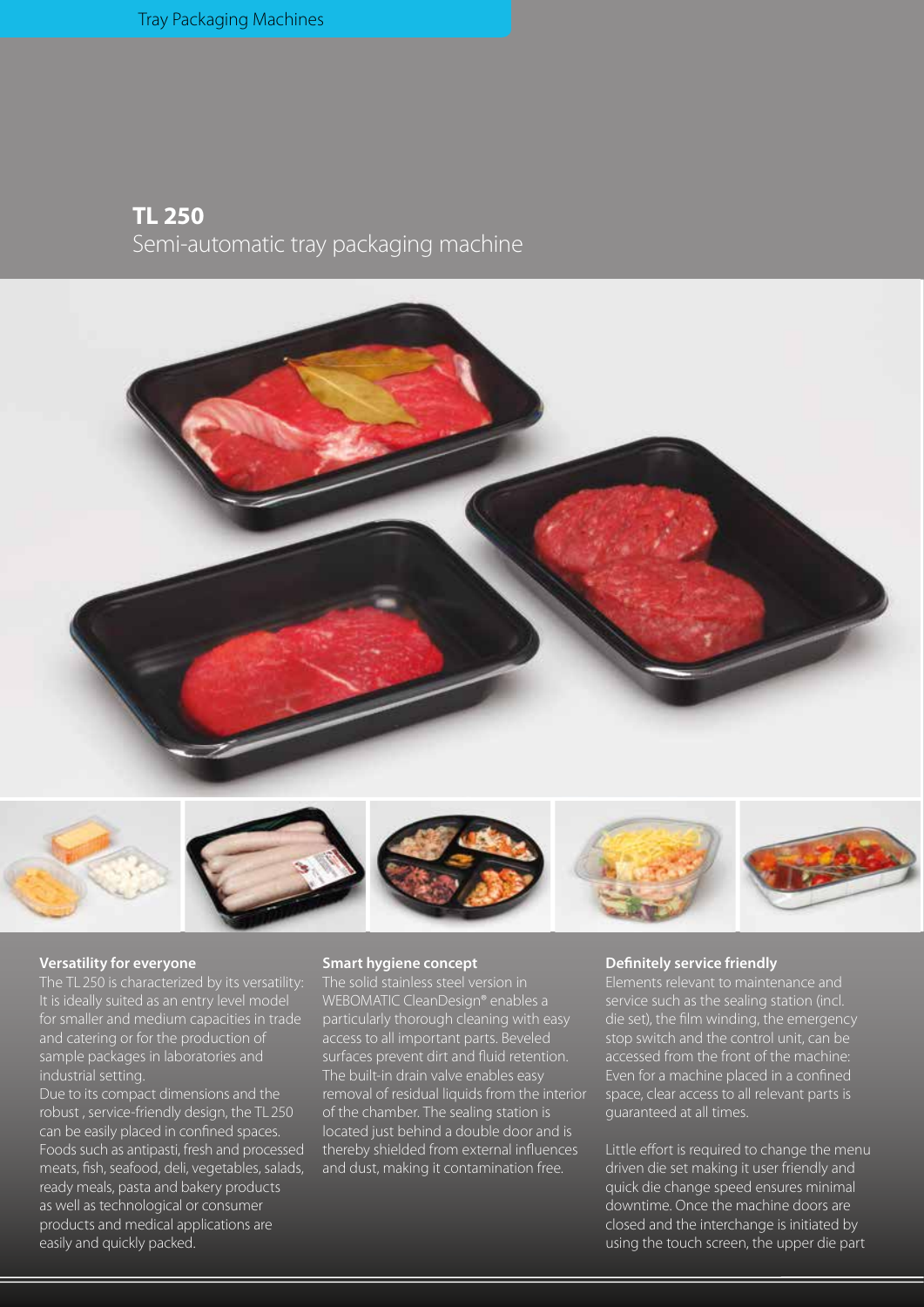

automatically lowers itself onto the lower die set part of the chamber.

Subsequently, the lower chamber can be pulled out together with the complete die set and the upper part can be extracted using practical handles. The whole die set can be safely stored in the optional tool carriage. After the removal of the old sealing frame and the insertion of the new die sets parts can be reinstated. The die set change is carried out quickly, efficiently and without the need of additional tools. Thanks to the well conceived design of the motor supported film winding, film changes can be carried out smoothly and quickly: the operator can attach and

detach the film roll with additional, simple steps and again without the need of tools. This machine was primary using operator convenience and safety as the prime requisites.

### **Ease of operation**

The efficient PLC control is operated intuitively and ensures high process reliability: for example, an integrated "die set change test" checks the accurate seating of the die set.

The intuitive menu quickly guides the operator to the program selection and leads safely through the individual steps: once the operator has placed the filled trays in the die set and closed the chamber, vacuum, MAP and the sealing as the contour cutting are automatically performed and provide excellent packaging time after time.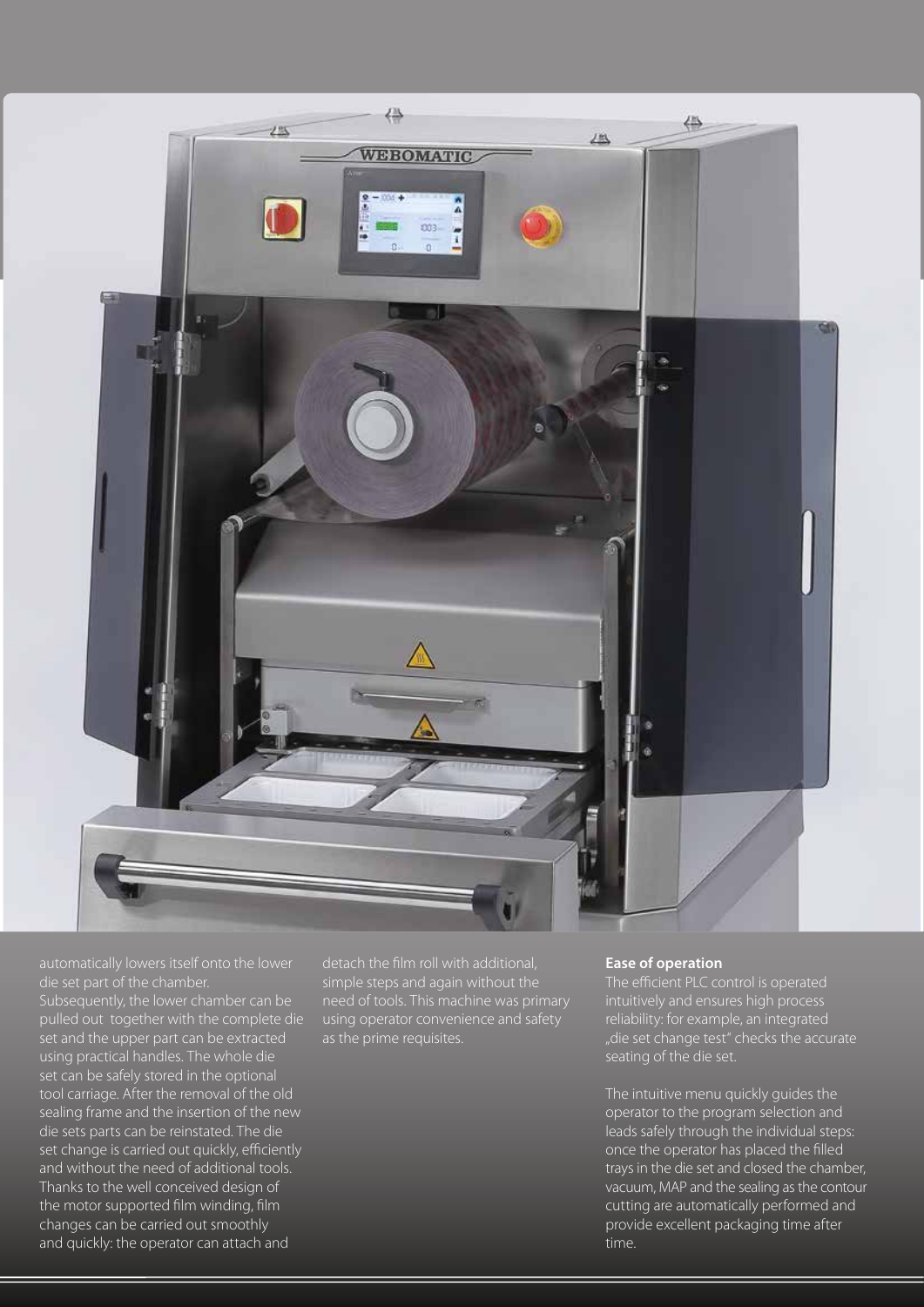



Tidy storage: movable cart stores die sets when not in use.



WEBOMATIC CleanDesign®: stainless steel and non corroding materials guarantee all around wash down ability

Trays are manually placed into the sealing chamber and can be taken out following the automatic sealing procedure.



In addition, the PLC checks all steps of the packaging process: for example, the function "interval vacuum" is used to pack sensitive products with a high percentage of air, like ham and sausages. The product is vacuumed and gassed progressively to reach the lowest possible residual oxygen in the package – a protected product during the packaging procedure is ensured.

Absolute process control and safety are top priorities: optional specific individual operator identification for different levels of authorization. The optional remote communication module, and easy data reading can be selected via the intelligent Die set change made easy: die sets can be quickly interchanged thanks to practical handles.





PLC control and allow for a transparent packaging process. Therefore the amount of machine down times, utilization, range of packed products over a certain period and service intervals can be easily examined.

# **WE BOMATIC**<sup>®</sup><br>Advanced Vacuum Packaging Systems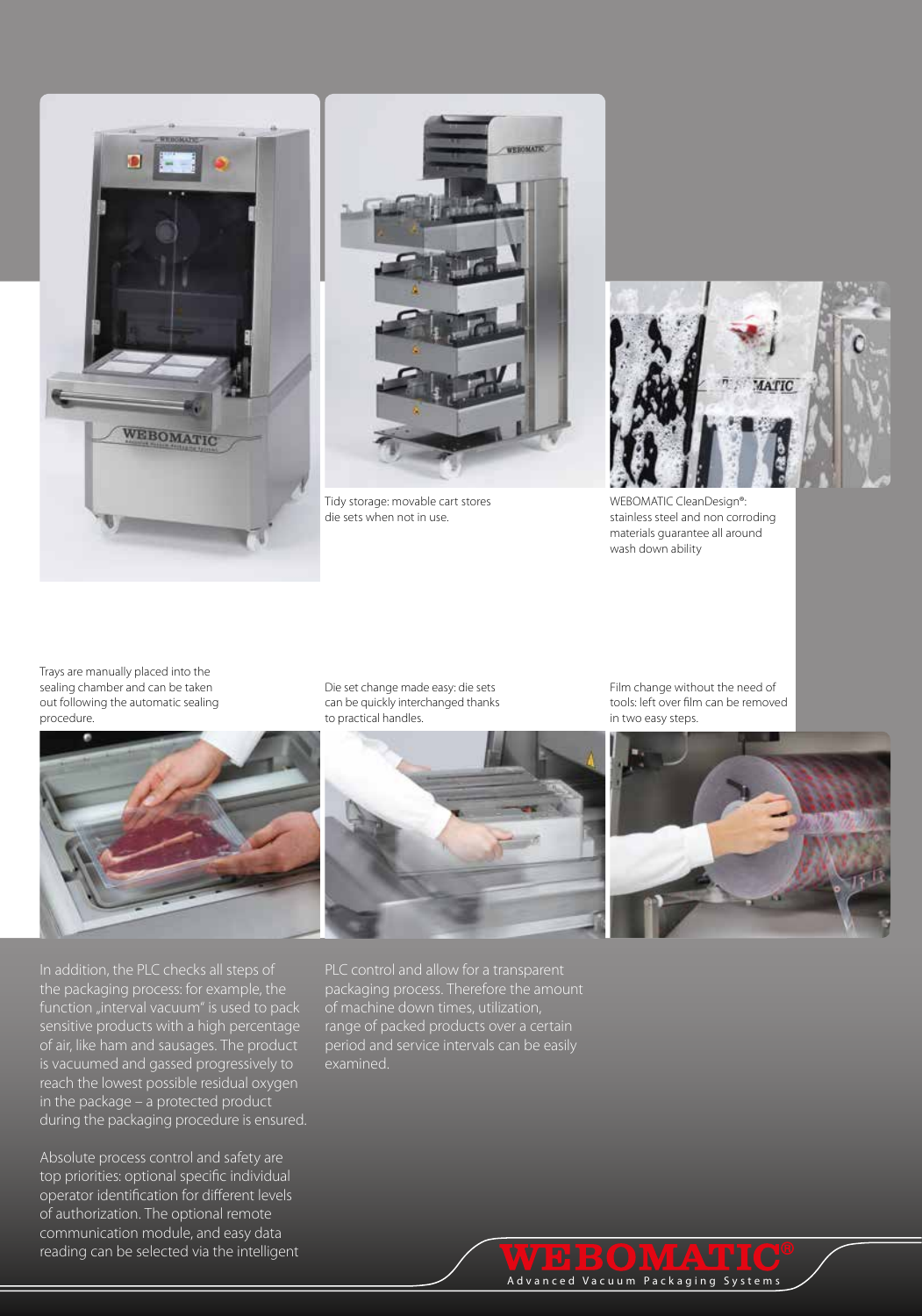## **TL 250**

Maximum in flexability for trade and industry





### **Conserving resources**

The TL250 ensures minimal noise emission, low power consumption (compressed air and electricity) and extreme cost efficiency. Additional filler plates in the lower die set reduce the gas consumption while packing flat products. Furthermore the automated film winding optimizes the film consumption during packaging process: the precise amount of film needed is directly relayed to the tool, no manual adjustment is necessary.

### **All advantages at a glance:**

- $\blacksquare$  ideal entry model for small to medium capacities
- **perfectly suited for sample packaging in industrial and laboratory setting**
- WEBOMATIC CleanDesign® for smooth exterior and interior cleaning
- **functional in confined spaces**
- **protected sealing station ensures contamination-free sealing process**
- $\blacksquare$  motor-assisted, contamination-free winding and unwinding of the film  $$ inside the machine
- **processing of all commercial, prefabricated and sealable trays (e.g. aluminum,** cardboard, plastic)
- tool versions of 1-fold up to 8-fold
- up to 7 cycles per minute (depending on machine features and characteristics of the product)
- menu-driven die set change and "die set change test"
- high quality and globally available components from leading manufacturers
- high mobility
- **n** maintenance friendly
- user friendly